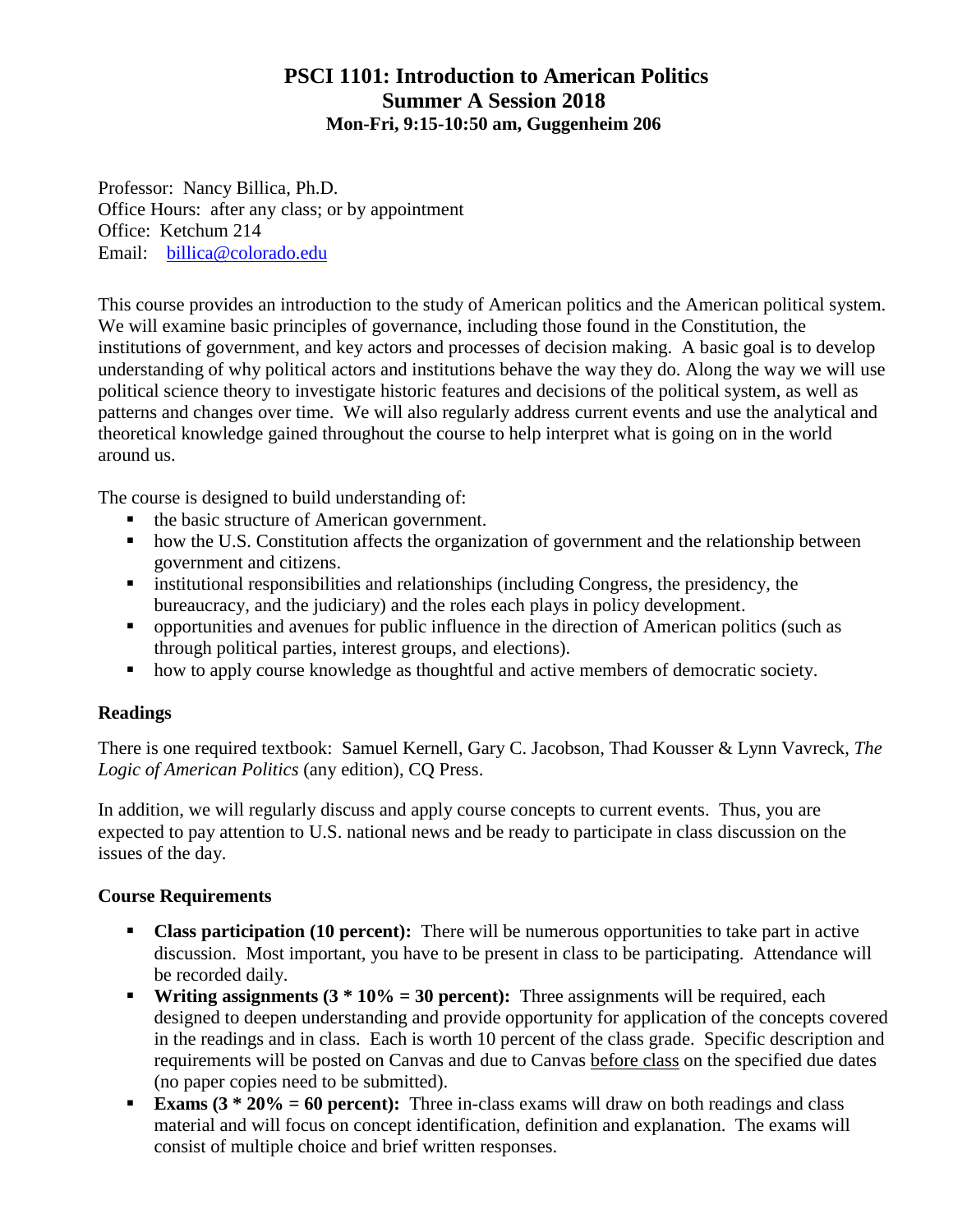#### **Due Dates**:

| Fri  | 8 June, before class  | Assignment 1 | 10% |
|------|-----------------------|--------------|-----|
| Wed  | 13 June, in class     | Exam 1       | 20% |
| Tues | 19 June, before class | Assignment 2 | 10% |
| Tues | 26 June, in class     | Exam 2       | 20% |
| Fri  | 29 June, before class | Assignment 3 | 10% |
| Fri  | 6 July, in class      | Exam 3       | 20% |

#### **Classroom Expectations & University Policies**

- Cell phones and laptops distract from the learning environment of the classroom. Therefore, I ask that all cell phones are turned on silent and that students do not take their laptops out in class.
- Topics in American politics are often controversial. Students are expected to treat each other with respect, to listen to divergent viewpoints, and to be open to learning from one another. Disrespectful language and/or behavior will not be tolerated.
- Students are responsible for ensuring that assignments are successfully submitted to Canvas on time and accessible for grading purposes (.doc, .docx or .pdf formats). If you're having trouble with Canvas, you may submit a back-up copy via email as well.
- Papers are due on the due dates. Late papers will be accepted late for reduced credit, as follows: Same day, after class begins: -10%; next day: -20%; each day thereafter, an additional 10% deduction. No late papers accepted after one week overdue.
- Make-up exams allowed only for excused and documented absences.
- **Students with Disabilities or Special Needs:** If you qualify for accommodations because of a disability, please submit a letter from Disability Services in a timely manner explaining your required accommodations so that your needs can be addressed. See the Disability Services website [\(https://www.colorado.edu/disabilityservices/\)](https://www.colorado.edu/disabilityservices/) for guidelines, and discuss your needs with me.
- **Religious Observances:** Students with conflicts due to religious observance may seek schedule and other accommodation as needed. Please contact me in advance to explain your circumstances and to discuss any special needs. See the campus policy regarding religious observances for full details [\(https://www.colorado.edu/policies/observance-religious-holidays-and-absences-classes-andor-exams\)](https://www.colorado.edu/policies/observance-religious-holidays-and-absences-classes-andor-exams).
- **Classroom Behavior:** Students and faculty each have responsibility for maintaining an appropriate learning environment and should be familiar with university policies on classroom behavior [\(https://www.colorado.edu/policies/student-classroom-and-course-related-behavior\)](https://www.colorado.edu/policies/student-classroom-and-course-related-behavior) and the student code of conduct [\(https://www.colorado.edu/osccr/sites/default/files/attached-files/2017-](https://www.colorado.edu/osccr/sites/default/files/attached-files/2017-2018_student_code_of_conduct_1.pdf) 2018 student code of conduct 1.pdf). Professional courtesy and sensitivity are especially important with respect to individuals and topics dealing with differences of race, color, culture, religion, creed, politics, veteran's status, sexual orientation, gender, gender identity and gender expression, age, disability, and nationalities. I will gladly honor your request to address you by an alternate name or gender pronoun.
- **Misconduct, Discrimination & Harassment:** CU is committed to maintaining a positive learning, working, and living environment. Acts of sexual misconduct, discrimination, harassment or related retaliation against or by any employee or student will not be tolerated. CU's Discrimination and Harassment Policy prohibits discrimination, harassment or related retaliation for any reason. See the Office of Institutional Equity and Compliance for more information: [https://www.colorado.edu/institutionalequity/.](https://www.colorado.edu/institutionalequity/)
- **Honor Code:** All students enrolled in a University of Colorado Boulder course are responsible for knowing and adhering to the academic integrity policy [\(https://www.colorado.edu/policies/academic](https://www.colorado.edu/policies/academic-integrity-policy)[integrity-policy\)](https://www.colorado.edu/policies/academic-integrity-policy). Academic misconduct will be reported to the Honor Code Council. All students should be knowledgeable of the Honor Code: [https://www.colorado.edu/osccr/honor-code.](https://www.colorado.edu/osccr/honor-code)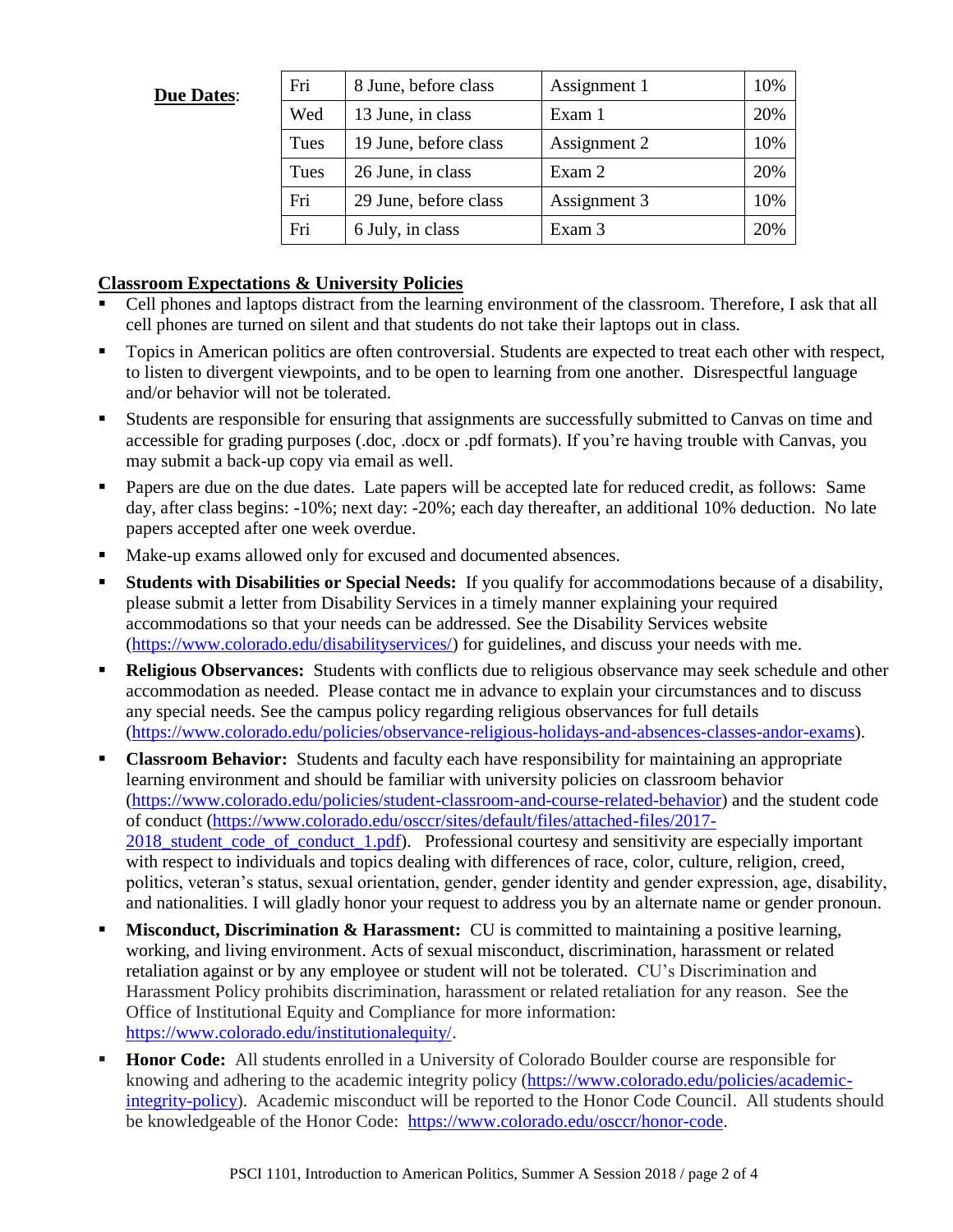# **PSCI 1101, Introduction to American Politics Class Schedule & Assignments, Summer 2018, A Session**

| <b>DATE</b>    | <b>TOPIC &amp; READINGS</b>                                                                                                                                | <b>ASSIGNMENTS</b>                                                                  |
|----------------|------------------------------------------------------------------------------------------------------------------------------------------------------------|-------------------------------------------------------------------------------------|
| Mon<br>4 June  | Course overview and introducing American politics                                                                                                          |                                                                                     |
| Tue<br>5 June  | Basic principles of the American political system<br>What does government do? What are basic functions?                                                    | Read: Kernell et al., Chap 1                                                        |
| Wed<br>6 June  | U.S. Constitutional politics and design:<br>Why this constitution?                                                                                         |                                                                                     |
| Thu<br>7 June  | U.S. Constitution:<br>Basic principles & historic foundations                                                                                              | Read: Kernell et al., Chap 2                                                        |
| Fri<br>8 June  | U.S. Constitutional design: What is the underlying logic?<br>Separation of powers and checks & balances                                                    | Due: Writing Assignment 1<br>(submit to Canvas before class)                        |
| Mon<br>11 June | Federalism and the Constitution                                                                                                                            | Read: Kernell et al., Chap 3                                                        |
| Tue<br>12 June | Federalism and the relationship between national and state<br>governments                                                                                  |                                                                                     |
| Wed<br>13 June | Exam 1                                                                                                                                                     | Prepare for exam covering<br>Chapters $1, 2 \& 3$ and materials<br>covered in class |
| Thu<br>14 June | U.S. Constitutional design: the Bill of Rights<br>What is the basis for these rights and liberties? How do we<br>distinguish between rights and liberties? | Read: Kernell et al., Chap 5                                                        |
| Fri<br>15 June | Civil liberties: personal rights<br>What protects us from government?                                                                                      |                                                                                     |
| Mon<br>18 June | Civil liberties, procedural rights & civil rights<br>What protects us from each other?                                                                     | Read: Kernell et al., Chap 4                                                        |
| Tue<br>19 June | Civil rights: Our evolving sense of rights; current issues in<br>civil rights and equal protection                                                         | Due: Writing Assignment 2<br>(submit to Canvas before class)                        |
| Wed<br>20 June | Congress: Representation & organization                                                                                                                    |                                                                                     |
| Thu<br>21 June | Congress & lawmaking: understanding and evaluating<br>congressional processes                                                                              | Read: Kernell et al., Chap 6                                                        |
| Fri<br>22 June | Congress & the polarization of contemporary politics:<br>Why such division in American politics?                                                           |                                                                                     |